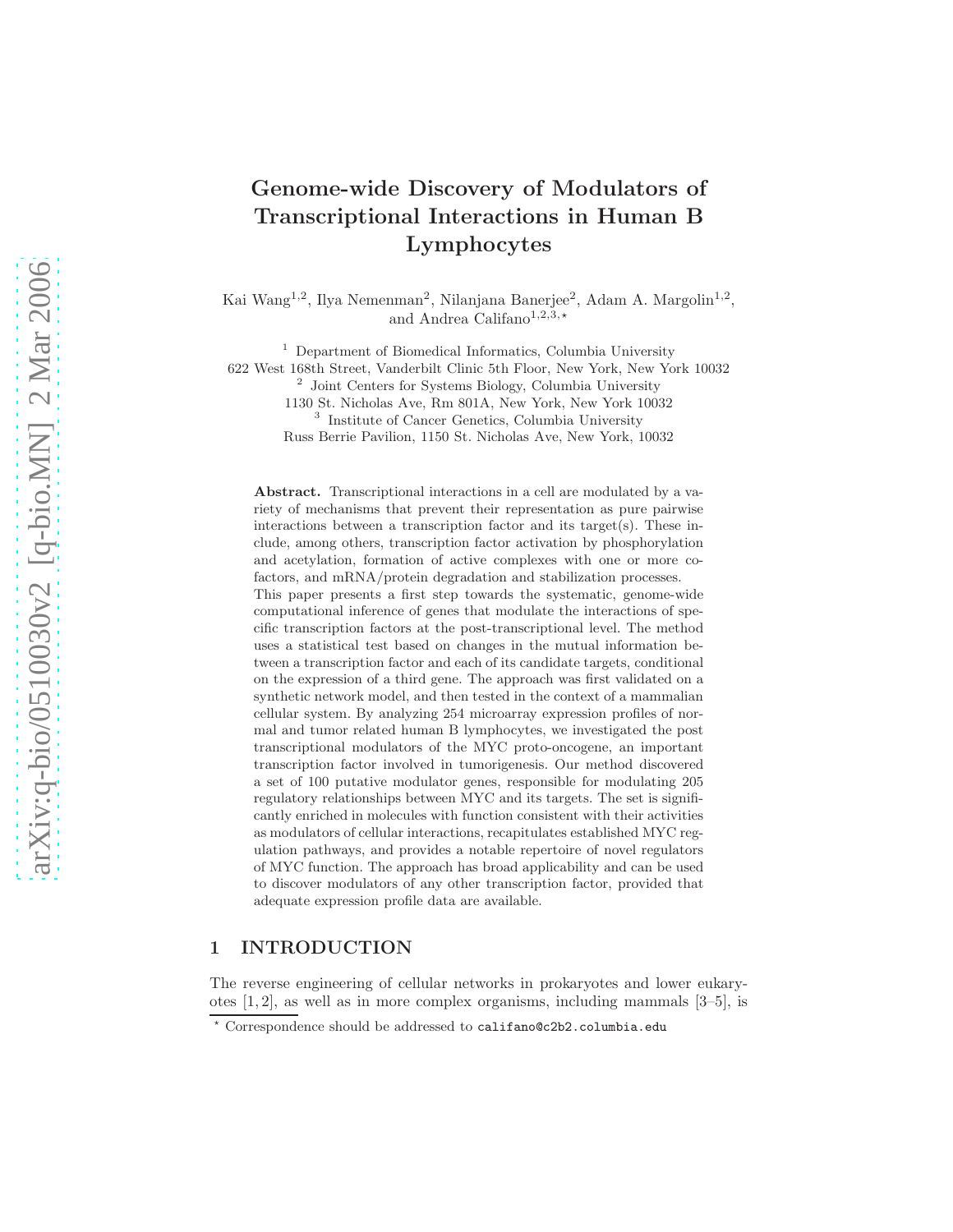

| --------------- | $-Ki$ | $-Ki$      |                                                        | $ \cdot$ $\Lambda$ $\iota$ $ $ $ \iota$ $\iota$ $ $ $ \iota$ $\iota$ $ $ $ \iota$ $\iota$ $ $ $\iota$ $ $ | $-1$ |
|-----------------|-------|------------|--------------------------------------------------------|-----------------------------------------------------------------------------------------------------------|------|
| Кi              |       |            |                                                        | 0.007 0.016 0.009                                                                                         |      |
| CF              |       |            | $0.001$ $0.018$ $0.008$                                |                                                                                                           |      |
| $G_1$           |       |            | $[0.732]0.542]0.579]0.037$ $[0.552]0.548]0.004$        |                                                                                                           |      |
| $G_2$           |       |            | $[0.064] 0.079] 0.093] 0.014] 0.007$ $[0.378] 0.371$   |                                                                                                           |      |
| $G_3$           |       |            | $[0.097] 0.007$ $[0.351] 0.344$ $[0.071] 0.042] 0.029$ |                                                                                                           |      |
|                 |       | $\epsilon$ |                                                        |                                                                                                           |      |

Fig. 1: Synthetic network model of transistor-like regulatory logic. (a) Transistor model. (b) Schematic representation of the synthetic network. (c) Unconditional MI, conditional MI and conditional MI difference for the TF interactions conditioning on the expression level of the Ki and the CF; entries colored in red are determined to be statistically significant.

unraveling the remarkable complexity of cellular interaction networks. In particular, the analysis of targets of specific transcription factors (TF) reveals that target regulation can change substantially as a function of key modulator genes, including transcription co-factors and molecules capable of post-transcriptional modifications, such as phosphorylation, acetylation, and degradation. The yeast transcription factor STE12 is an obvious example, as it binds to distinct target genes depending on the co-binding of a second transcription factor, TEC1, as well as on the differential regulation by MAP kinases FUS3 and KSS1 [6]. Although the conditional, dynamic nature of cellular interactions was recently studied in yeast [7–10], methods to identify a genome-wide repertoire of the modulators of a specific transcription factor are still lacking.

In this paper, we explore a particular type of "transistor like" logic, shown in Fig. 1a, where the ability of a transcription factor  $g_{TF}$  (emitter) to regulate a target gene  $g_t$  (collector) is modulated by a third gene  $g_m$  (base), which we shall call a modulator. Pairwise analysis of mRNA expression profiles will generally fail to reveal this complex picture because  $g_m$  and  $g_{TF}$  (e.g., a kinase and a transcription factor it activates) are generally statistically independent and because the correlation between the expression of  $g_{TF}$  and  $g_t$  is averaged over an entire range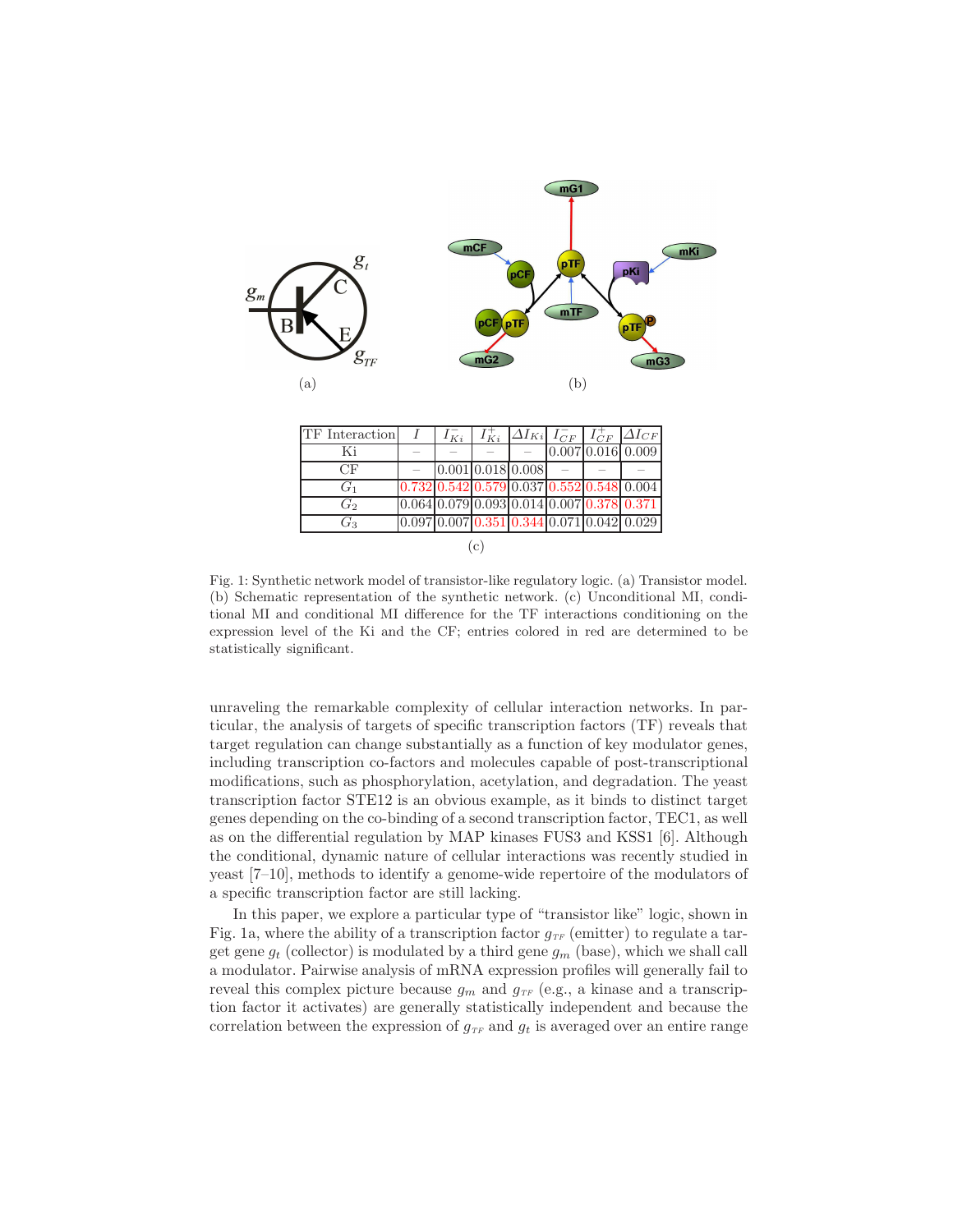of values of  $g_m$  and thus significantly reduced. However, we show that by conditioning on the expression of the modulator gene (e.g., an activating kinase), a statistically significant change in the  $g_{TF} \leftrightarrow g_t$  correlation can be measured, thus directly identifying key post-transcriptional regulation mechanisms, including modifications by signaling molecules, co-factor binding, chromatin accessibility, modulation of protein degradation, etc. An important element of this analysis is that, while signaling proteins are conventionally viewed as constitutively expressed, rather than transcriptionally modulated, in practice their abundance within a cell population is subject to fluctuations (either functional or stochastic). Depending on the number of available microarray expression profiles and on the range of fluctuation, this may be sufficient to establish a  $g_{TF} \leftrightarrow g_t$  statistical dependency, conditional on the availability of one or more signaling molecules.

We validated the approach on a simple synthetic network and then applied it to the identification of key modulators of MYC, an important TF involved in tumorigenesis of a variety of lymphomas. We identify a set of 100 putative modulators, which is significantly enriched in genes that play an obvious posttranscriptional or post-translational modulation role, including kinases, acyltransferases, transcription factors, ubiquitination and mRNA editing enzymes, etc. Overall, this paper introduces the first genome-wide computational approach to identify genes that modulate the interaction between a TF and its targets. We find that the method recapitulates a variety of known mechanisms of modulation of the selected TF and identifies new interesting targets for further biochemical validation.

## 2 METHOD

As discussed in [11, 12], the probability distribution of the expression state of an interaction network can be written as a product of functions of the individual genes, their pairs, and higher order combinations. Most reverse engineering techniques are either based on pairwise statistics [5, 11, 13], thus failing to reveal third and higher order interactions, or attempt to address the full dependency model [14], making the problem computationally untractable and under-sampled. Given these limitations, in this paper we address a much more modest task of identifying the "transistor-like" modulation of specific regulatory interaction, a specific type of third order interactions that is biologically important and computationally tractable in a mammalian context. Furthermore, given the relatively high availability of microarray expression profile data, we restrict our analysis to only genes that modulate transcriptional interactions, i.e., a TF regulating the expression of its target gene(s).

In our model, just like in an analog transistor where the voltage on the base modulates the current between the other terminals, the expression state of the modulator,  $g_m$ , controls the statistical dependence between  $g_{TF}$  and  $g_t$ , which may range from statistically independent to strongly correlated. If one chooses mutual information (MI) to measure the interaction strength (see [11] for the rationale), then the monotonic dependence of  $I(g_{TF}, g_t|g_m)$  on  $g_m$ , or lack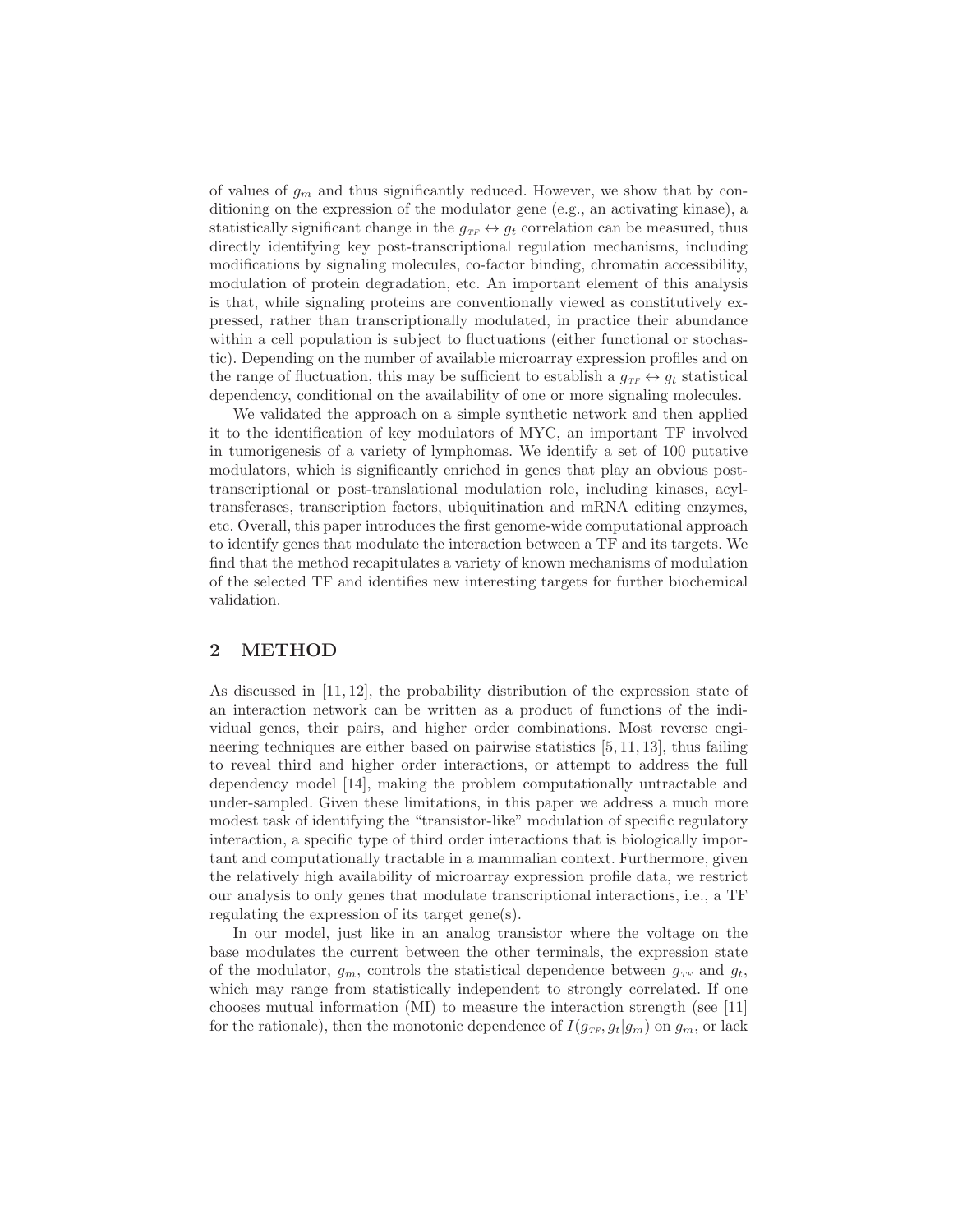thereof, can reveal respectively the presence or the absence of such a transistorlike interaction.

Analysis along the lines of [11] indicates that currently available expression profile sets are too small to reliably estimate  $I(g_{TF}, g_t|g_m)$  as a function of  $g_m$ . To reduce the data requirements, one can discretize  $g_m$  into well sampled ranges  $g_m^i$ . Then,  $|I(g_{TF}, g_t|g_m^{i_1}) - I(g_{TF}, g_t|g_m^{i_2})| > 0$  (at the desired statistical significance level) for any range pair  $(i_1, i_2)$  is a sufficient condition for the existence of the transistor logic, either direct (i.e.,  $g_m$  is causally associated with the modulation of the TF targets) or indirect (i.e.,  $g_m$  is co expressed with a true modulator gene). Below we present details of an algorithm that, given a TF, explores all other gene pairs  $(g_m, g_t)$  in the expression profile to identify the presence of the transistor logic between the three genes.

### 2.1 Selection of candidate modulator genes

Given a expression profile dataset with  $N$  genes and an a-priori selected TF gene  $g_{TF}$ , an initial pool of candidate modulators  $g_m$ ,  $\{m\} \in 1, 2, \ldots, M$ , is selected from the N genes according to two criteria: (a) each  $g_m$  must have sufficient expression range to determine statistical dependencies, (b) genes that are not statistically independent of  $g_{TF}$  (based on MI analysis) are excluded. The latter avoids reducing the dynamic range of  $g_{TF}$  due to conditioning on  $g_m$ , which would unnecessarily complicate the analysis of significance of the conditional MI change. It also removes genes that transcriptionally interact with  $g_{TF}$ , which can be easily detected by pair-wise co-expression analysis, and thus are not the focus of this work. We don't expect this condition to substantially increase the false negative rate. In fact, it is reasonable to expect that the expression of a posttranscriptional modulator of a TF function should be statistically independent of the TF's expression. For instance, this holds true for many known modulators of MYC function (including MAX, JNK, GSK, and  $N\llbracket \text{F}\kappa \text{B} \rrbracket$ ).

Each candidate modulator  $g_m$  is then used to partition the expression profiles into two equal-sized, non-overlapping subsets,  $L_m^+$  and  $L_m^-$ , in which  $g_m$  is respectively expressed at its highest  $(g_m^+)$  and lowest  $(g_m^-)$  levels. The conditional MI,  $I^{\pm} = I(g_{TF}, g_t | g_m^{\pm}),$  is then measured as  $I(g_{TF}, g_t)$  on the subset  $L^{\pm}$ . Note that this partition is not intended to identify the over or under expression of the modulator, but rather to estimate  $g_m^i$ . Then,  $|I(g_{TF}, g_t|g_m^+) - I(g_{TF}, g_t|g_m^-)| > 0$ for target genes using the two tails of the modulator's expression range. The size of  $L_m^{\pm}$  is constrained by the minimal number of samples required to accurately measure MI, as is discussed in [11]. Mutual information is estimated using an efficient Gaussian kernel method on rank-transformed data, and the accuracy of the measurement is known [11].

#### 2.2 Conditional mutual information statistics

Given a triplet  $(g_m, g_{TF}, g_t)$ , we define the conditional MI difference as:

$$
\Delta I(g_{\scriptscriptstyle TF}, g_t | g_m) = |I^+ - I^-| = |I(g_{\scriptscriptstyle TF}, g_t | g_m^+) - I(g_{\scriptscriptstyle TF}, g_t | g_m^-)| \tag{1}
$$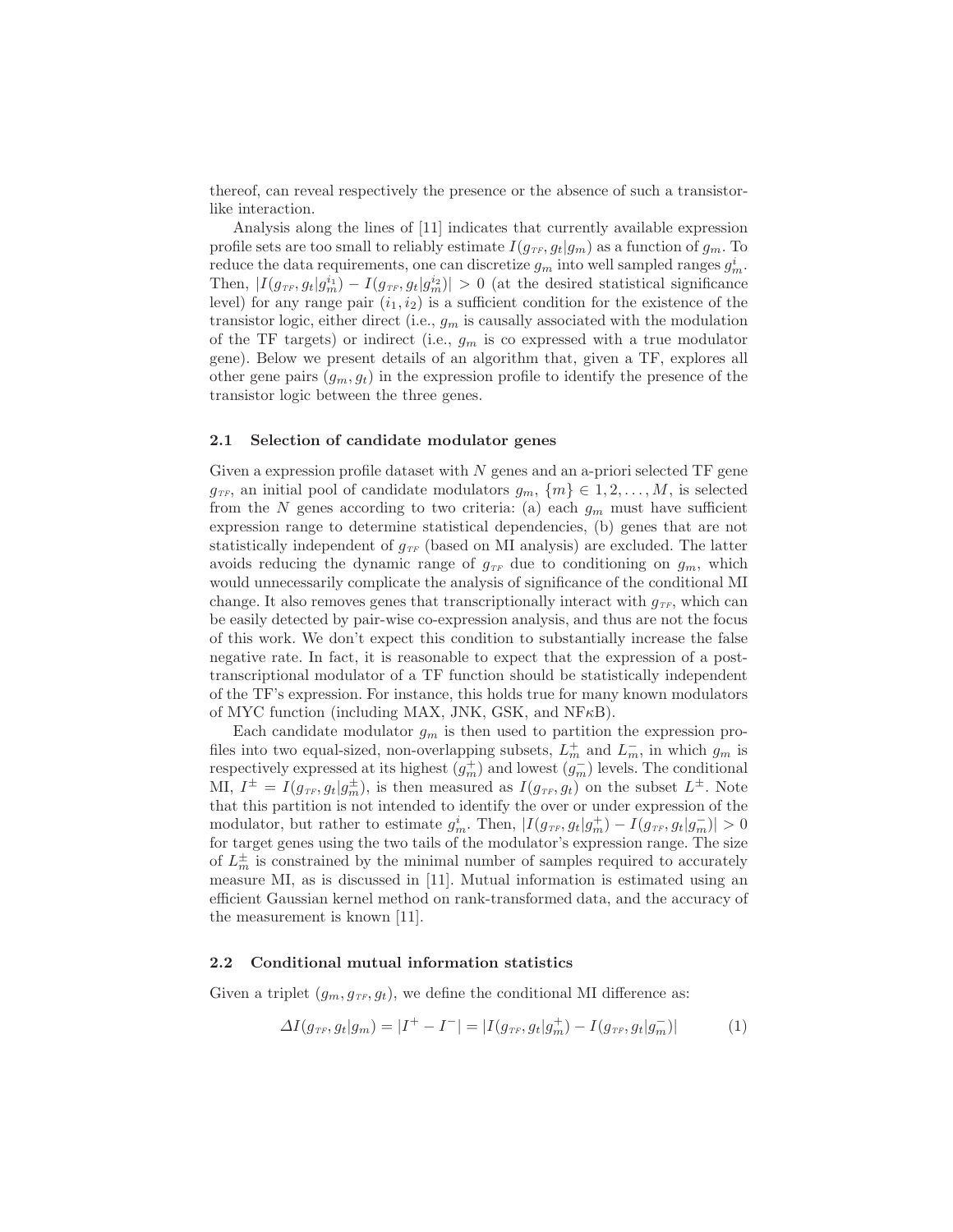For simplicity, hereafter we use  $I$  for the unconditional MI (i.e., the MI across all samples) and  $\Delta I$  for conditional MI difference. To assess the statistical significance of a  $\Delta I$  value, we generate a null hypothesis by measuring its distribution across  $10^4$  distinct  $(g_{TF}, g_t)$  pairs with random conditions. That is, for each gene pair, the non-overlapping subsets  $L_m^{\pm}$  used to measure  $I^{\pm}$  and  $\Delta I$  are generated at random rather than based on the expression of a candidate modulator gene (1000  $\Delta I$  from random sub-samples are generated for each gene pair). Since the statistics of  $\Delta I$  should depend on I, we binned I into 100 equiprobable bins, resulting in 100 gene pairs and  $10<sup>5</sup>ΔI$  measurements per bin. Within each bin, we model the distribution of  $\Delta I$  as an extended exponential,  $p(\Delta I) = exp(-\alpha \Delta I^n + \beta)$ , which allows us to extrapolate the probability of a given  $\Delta I$  under this null hypothesis model. As shown in Fig.2, both the mean and the standard deviation of  $\Delta I$  increase monotonically with I (as expected) and the extended exponentials produce an excellent fit for all bins. Specifically, for small I, the exponent of the fitted exponential distribution is  $n \approx 1$ . This is because in this case both  $I^+$  and  $I^-$  are close to zero and  $\Delta I$  is dominated by the estimation error, which falls off exponentially  $[11]$ . For large I, the estimation error becomes smaller than the true mutual information difference between the two random sub-samples, hence  $n \approx 2$  from the central limit theorem.

#### 2.3 Interaction-specific modulator discovery

Given a TF,  $g_{TF}$ , and a set of candidate modulators  $g_m$  selected as previously discussed, we compute  $I(g_{TF}, g_t)$  and  $\Delta I(g_{TF}, g_t|g_m)$  for all genes  $g_t$  in the expression profile such that  $g_t \neq g_m$  and  $g_t \neq g_{TF}$ . Significance of each  $\Delta I$  is then evaluated as a function of  $I$ , using the extended exponentials from our null hypothesis model. Gene pairs with a statistically significant p-value  $(p < 0.05)$ , after Bonferroni correction for multiple hypothesis testing, are retained for further analysis.

Significant pairs are further pruned if the interaction between  $g_{TF}$  and  $g_t$  is inferred as an indirect one in both conditions  $g_m^{\pm}$ , based on the ARACNE [5, 11] analysis on the two subsets  $L_m^{\pm}$ . This is accomplished by using the Data Processing Inequality (DPI), a well-know property of MI introduced in [5, 11], which states that the interaction between  $g_{TF}$  and  $g_t$  is likely indirect (i.e. mediated through a third gene  $g_x$ ), if  $I(g_{TF}, g_t) < min[I(g_{TF}, g_x), I(g_t, g_x)]$ . This step eliminates some specific cases, illustrated in Fig. 3, where  $g_m$  can produce a significant  $\Delta I$  even though it does not directly affect the  $g_{TF} \leftrightarrow g_t$  interaction. Briefly, two cases will be addressed by the use of the DPI: (a)  $g_m$  affects the  $g_{TF} \leftrightarrow g_x$  interaction instead of  $g_{TF} \leftrightarrow g_t$  (Fig. 3b); and (b)  $g_m$  modulates  $g_x$ , therefore affecting the  $g_x \leftrightarrow g_t$  interaction instead of the  $g_{TF} \leftrightarrow g_t$ . Thus  $g_m$  is not a modulator of the  $g_{TF}$  gene and should be removed (Fig. 3c). As discussed in [5, 11], the DPI was applied with a 15% tolerance to minimize the impact of potential MI estimation errors.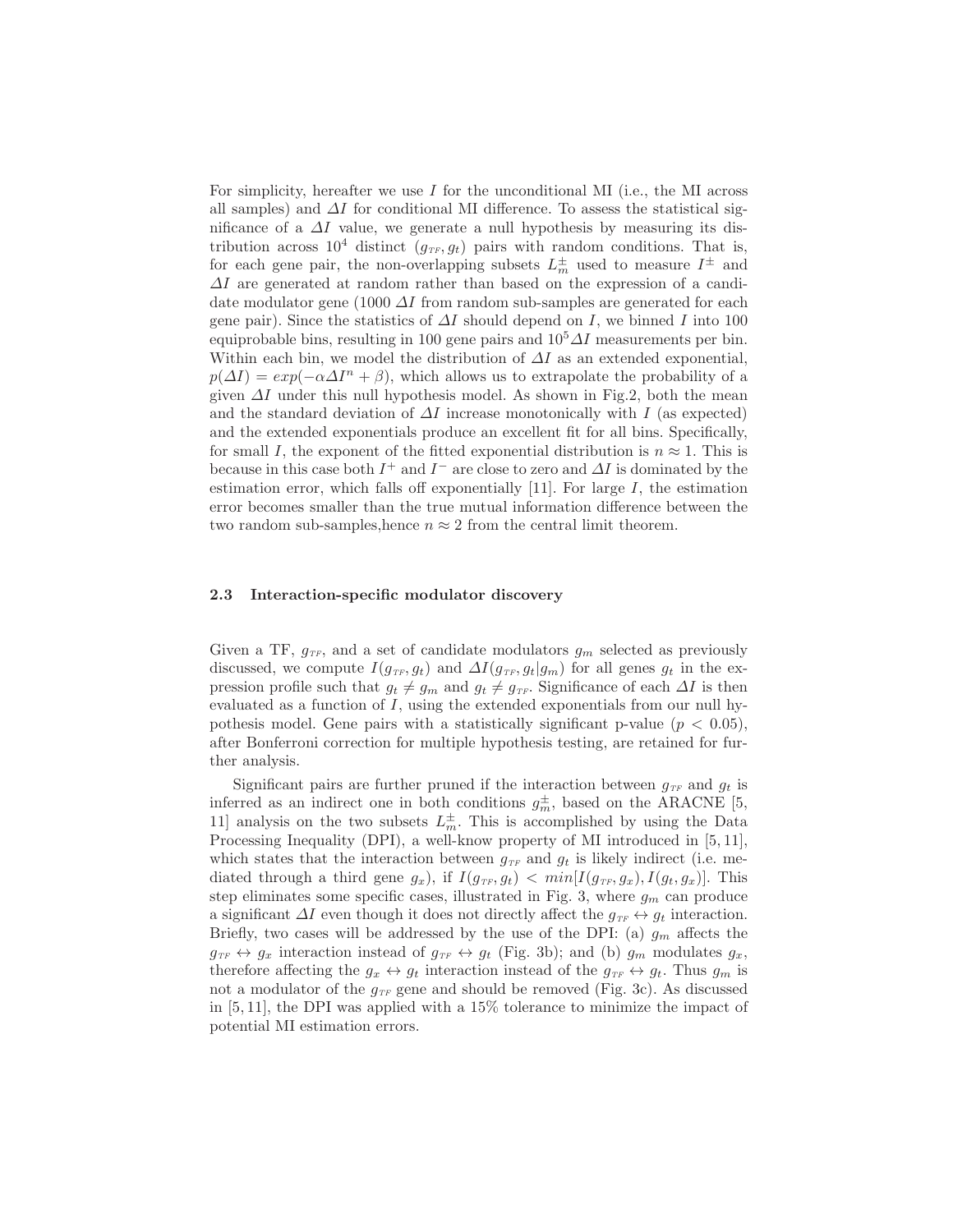

Fig. 2: Null distribution for the  $\Delta I$  statistics. (a) Mean ( $\mu$ ) and standard deviation  $(\sigma)$  of the  $\Delta I$  statistics in each bin as a function of I. (b) - (d), distribution of the  $\Delta I$ statistics (blue curves) and the extended exponential function,  $p(\Delta I) = exp(-\alpha \Delta I^n +$  $\beta$ ) (red curves), obtained by least square fitting in bin 25, 50 and 75; a goodness-of-fit measure,  $R^2$ , and the value of n are also shown for each bin.

# 3 RESULTS

### 3.1 Synthetic Model

We first tested our approach on a simple synthetic network (Fig. 1b) that explicitly models two post-translational modifications (activation by phosphorylation and by co-factor binding) that modulate the ability of a TF to affect its targets. The synthetic network includes a TF, a protein kinase (Ki) that phosphorylates the TF, a co-factor (CF) that can bind to TF forming a transcriptionally active complex, and three downstream targets of the TF's isoforms. The transcription activation/inhibition was modeled using Hill kinetics with exponential decay of mRNA molecules. Phosphorylation and cofactor binding were modeled using Michaelis Menten and mass-action kinetics respectively (see Supplementary Table 1 for kinetic equations).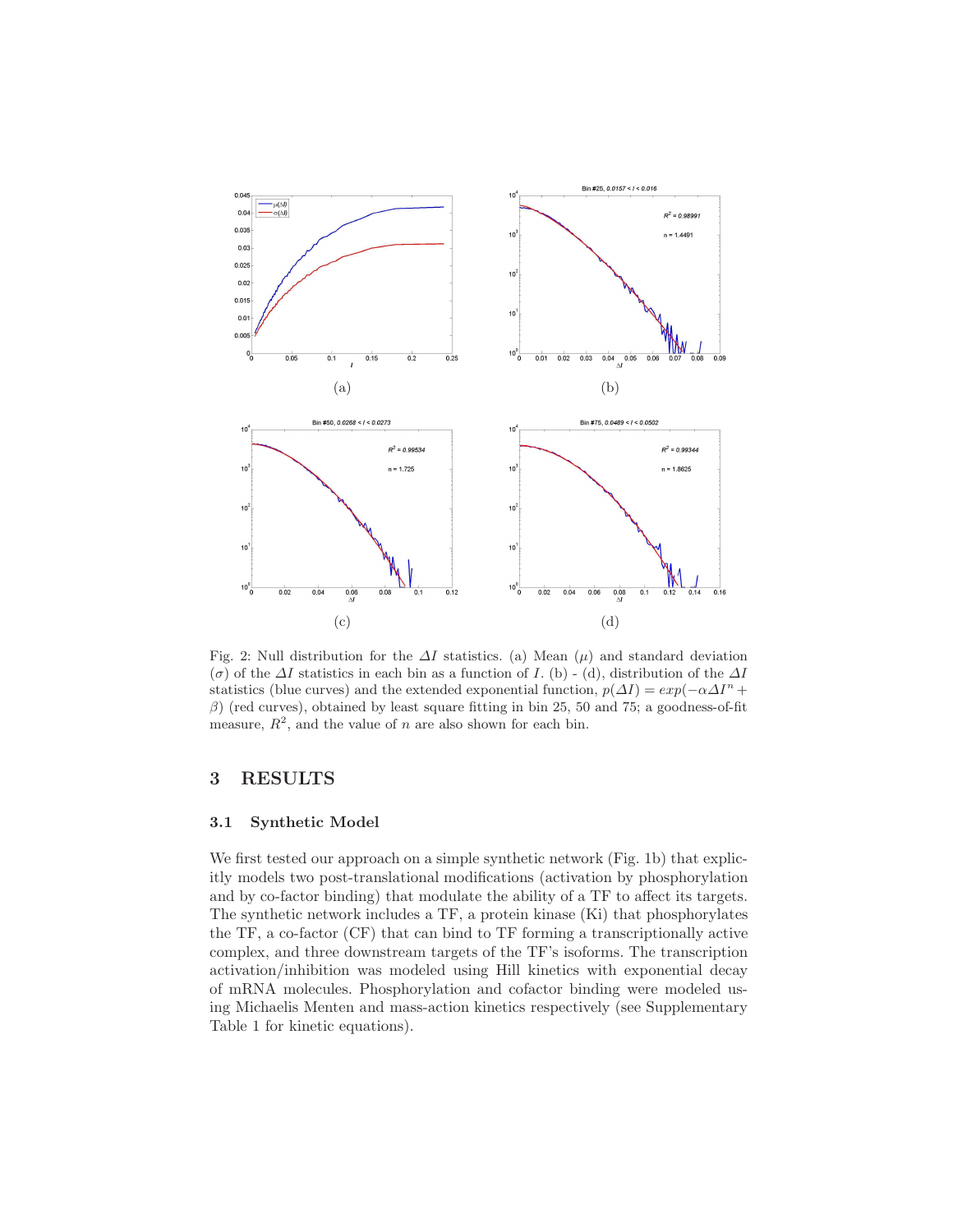

Fig. 3: Schematic diagram of the effect of DPI on eliminating indirect regulatory relationships. (a) Correct modulation model where the modulator (M) significantly changes the regulatory relationship between the TF (Hub) and its direct targets  $(G_1 \text{ and } G_2)$ . (b) Removal of indirect connections to the hub eliminates the detection of a significant  $\Delta I$  on indirect targets. (c) Modulators that affect the downstream target of the TF hub, thus causing significant  $\Delta I$  between the TF and its indirect neighbors, will be removed by applying DPI.

A set of 250 synthetic expression profiles was generated from this model using Gepasi (ver 3.30) [15] by (a) randomly sampling the independent variables (concentration of mRNA for the TF, Ki, and CF) from a uniform distribution, so that they were statistical independent (b) simulating network dynamics until a steady state was reached, and (c) measuring the concentration of all mRNA species that were explicitly represented in the network (using a Gaussian experimental noise model with mean 0 and standard deviation equal to 10% of the mean concentration for each variable). Note that only the mRNA concentrations were used as inputs to our algorithm, even though all molecular species (including all proteins isoforms) were explicitly represented in the model. By conditioning on the expression of the Ki and CF, using the 40% of expression profiles with their most and least expressed values, our approach correctly identified the two and only two significant  $\Delta I$ , associated with the pairs (CF,  $g_2$ ) and  $(Ki, g_3)$ , as shown in Fig. 1c.

### 3.2 Analysis of Human B lymphocyte data

We then used our method to identify a genome-wide repertoire of post-transcriptional modulators of the MYC proto-oncogene – a TF which represents a ma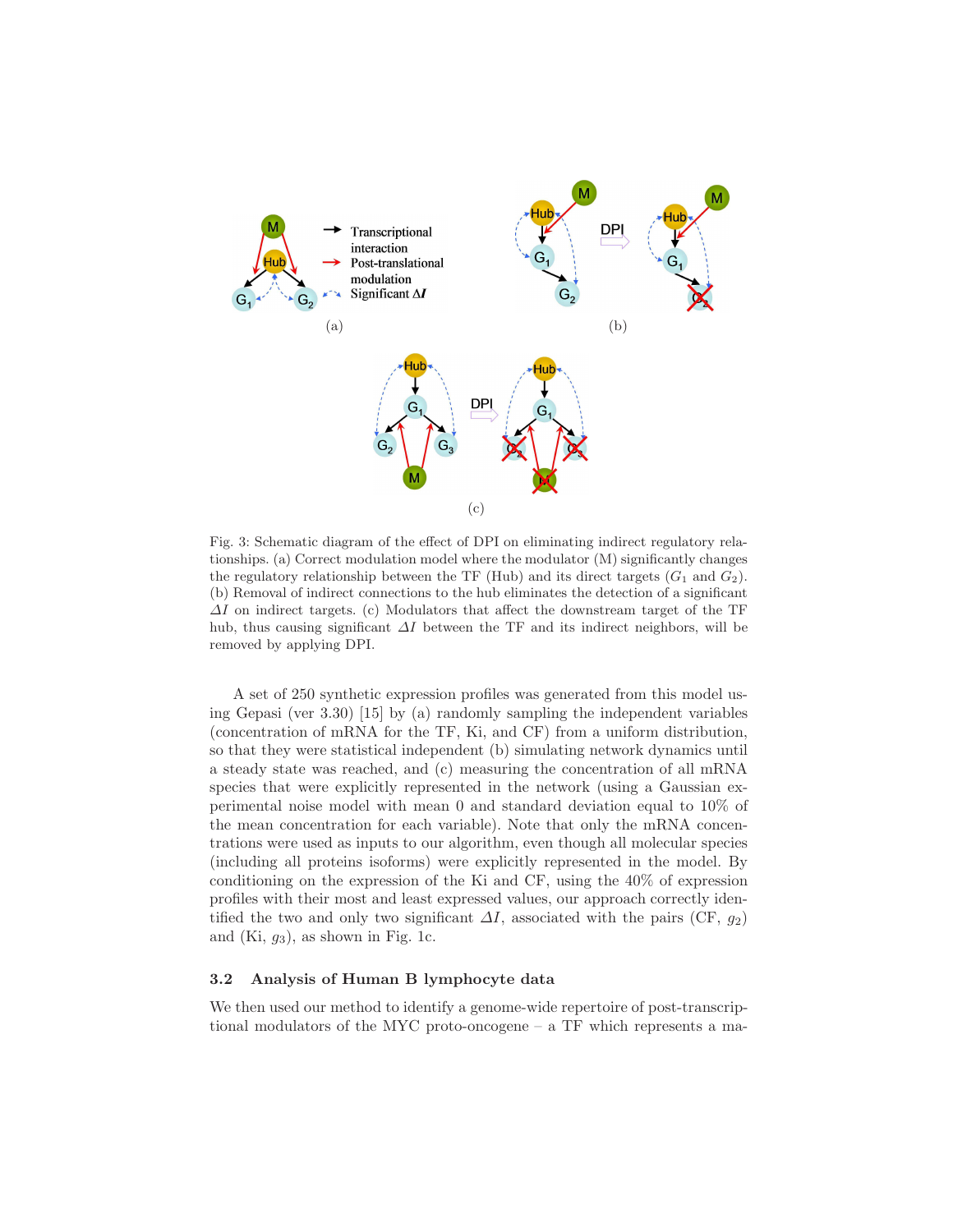jor hub in the B cell transcriptional network [5]. The analysis was performed on a collection of 254 gene expression profiles, representing 27 distinct cellular phenotypes derived from populations of normal and neoplastic human B lymphocytes. The gene expression profiles were collected using the Affymetrix HG-U95A GeneChip® System (approximately 12,600 probes). Probes with absolute expression mean  $\mu < 50$  and standard deviation  $\sigma < 0.3\mu$ , were considered non-informative and were excluded a-priori from the analysis, leaving 7907 genes.

We further selected 1117 candidate modulators with sufficient expression range ( $\mu > 200$  and  $\sigma > 0.5\mu$ ) that were statistically independent of MYC based on MI (significance was established as in [11]). The top  $40\%$  and bottom  $40\%$ of the expression profiles in which a candidate modulator  $g_m$  is expressed at its highest and lowest levels, respectively, were used to define the two conditional subsets  $L_m^{\pm}$ . The choice of the 40% threshold was specific to this dataset. It ensured that  $\geq 100$  samples were available within each conditional subset for estimating MI with a reasonable accuracy [11], while keeping the modulators' expression range within the two subsets as separated as possible.

The analysis inferred a repertoire of 100 genes, at a 5% statistical significance level (Bonferroni corrected), which are responsible for modulating 205 regulatory relationships between MYC and its 130 inferred targets in an interaction-specific fashion. See Supplementary Fig. 1 for a map of the modulators and the affected interactions. A complete list is available in the Supplementary Table 2.

#### 3.3 Gene Ontology enrichment analysis

To analyze the biological significance of these putative modulator genes, we studied the enrichment of the Gene Ontology [16] Molecular Function categories among the 100 modulators compared to the initial list of 1117 candidate modulators. As shown in Table 1, the top enriched categories represent functions consistent with their activities as modulators of cellular interactions. In particular, putative modulators were enriched in kinases (PKN2, MAP4K4, BRD2, CSNK1D, HCK, LCK, TRIB2, BRD2 and MARCKS), acyltransferase (GGT1, SAT and TGM2) and transcriptional regulators (CUTL1, SSBP2, MEF2B, ID3, AF4, BHLHB2, CREM, E2F5, MAX, NR4A1, CBFA2T3, REL, FOS and NFKB2). This is in agreement with the established evidence that MYC is modulated through phosphorylation and acetylation events, affecting its protein stability [17, 18], and that MYC requires broadly distributed effector proteins to influence its genomic targets [19]. We also found that 4 of the 6 modulators with the largest number of affected targets (e.g. UBE2G1, HCK, USP6 and IFNGR1), are associated with non-target-specific functions (e.g. protein degradation, upstream signaling pathway components and receptor signaling molecules, etc). On the other hand, the 14 modulators that are transcription factors (and may thus be MYC co-factors) tend to be highly interaction-specific, affecting only 1-4 target genes (see Supplementary Fig. 1).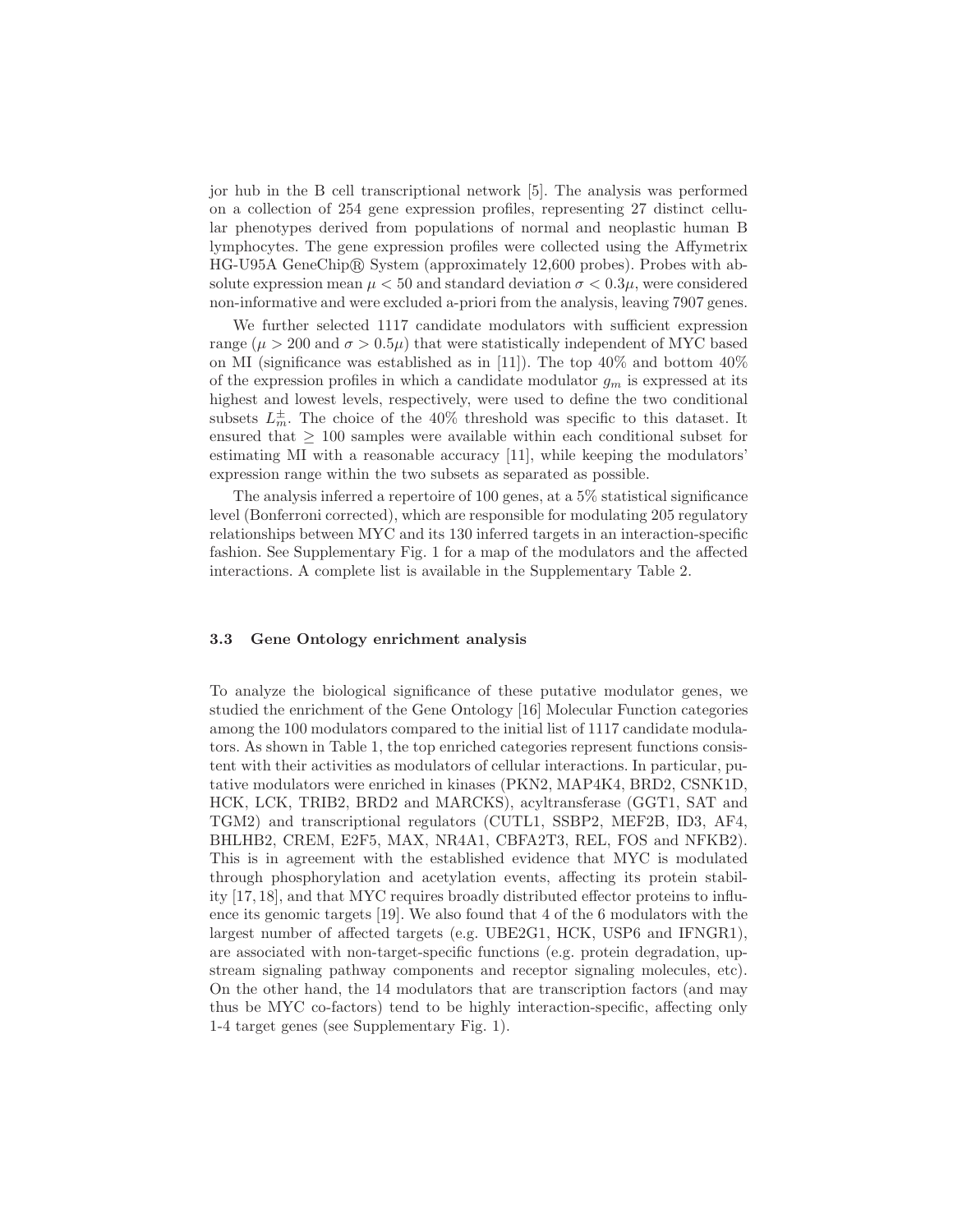Table 1: Most enriched Gene Ontology Molecular Function categories for the inferred MYC modulators. False discovery rate (FDR) are calculated from Fisher's exact test and adjusted for multiple hypothesis testing. Only categories with at least 5 genes from the initial 1117 candidate modulators were used.

| Gene Ontology Molecular Function Categories | Enrichment FDR |
|---------------------------------------------|----------------|
| DNA binding                                 | 0.007          |
| Transferase activity                        | 0.010          |
| Acyltransferase activity                    | 0.010          |
| Antioxidant activity                        | 0.018          |
| Phosphoric monoester hydrolase activity     | 0.026          |
| Adenyl nucleotide binding                   | 0.028          |
| Transcription regulator activity            | 0.052          |
| Protein serine/threonine kinase activity    | 0.066          |

#### 3.4 Literature validation of known MYC modulators

Closer scrutiny, through literature review reveals that a number of the inferred modulators play a role in the post-transcriptional and post-translational modulation of MYC, either by direct physical interaction, or by modulating wellcharacterized pathways that are known to affect MYC function.

Among the list of putative modulators, we found two well known co-factors of MYC: MAX and MIZ-1. Numerous studies, [20] among many others, have shown that transcriptional activation by MYC occurs via dimerization with its partner MAX. Similarly, MIZ-1 has been shown to specifically interact with MYC through binding to its helix-loop-helix domain, which may be involved in gene repression by MYC [21]. Several protein kinases identified by our method are also notable: CSNK1D, a member of the Casein Kinase I gene family, is a reasonable MYC modulator since one of its related family member, Casein Kinase II, has been demonstrated to phosphorylate MYC and MAX, thus affecting the DNA-binding kinetics of their heterodimer [22, 23]. MYC is also know to be phosphorylated by JNK [24] and GSK [25], which affect the stability of its protein. Although both kinases were excluded from our initial candidate modulator set due to their insufficient expression range, our approach was able to identify some of their upstream signaling molecules, such as MAP4K4 and HCK. Both MAP4K4 and HCK are members of the BCR singling pathway that is known to control MYC activation and degradation [26]. In particular, MAP4K4 has been previously reported to specifically activate JNK [27].

MYC stability is also known to be regulated through ubiquitin-mediated proteolysis [28]. Two enzymes in this process, USP6 and UBE2G1, were identified as putative modulators of MYC. Although there is no biochemical evidence implicating these two proteins specifically, they serve as a reasonable starting point for biochemical validation. We also identified putative modulators that could potentially influence the MYC mRNA stability. One of them, APOBEC3B, is closely related to APOBEC1, which has been well characterized as a RNA-editing enzyme capable of binding MYC mRNA in the 3' untranslated region, thus increasing its stability [29]. While APOBEC1 was excluded from our analysis due to its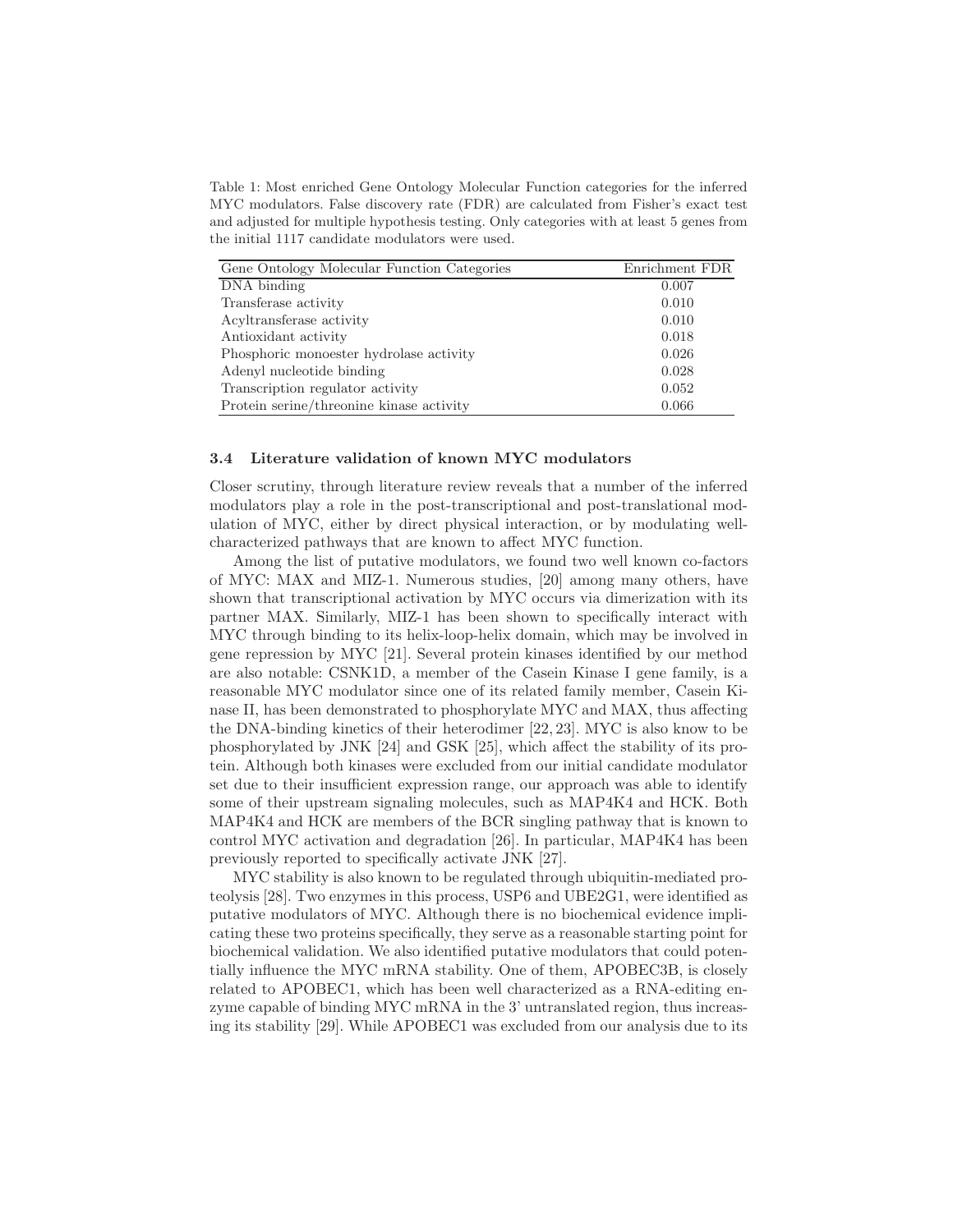insufficient expression range, the identification of its closely related family member, APOBEC3B, may suggest a similar mechanism. Another protein from this category, HNRPDL, encodes a heterogeneous nuclear ribonucleoprotein which interacts with mRNA and may have a role in mRNA nuclear export.

MYC stimulates gene expression in part at the level of chromatin, through its association with co-factors that affect the histone acetylation and DNA methylation. DNMT1, which encodes a DNA methyltransferase, was found in our putative modulator list. Current literature suggests that MYC may repress transcription through the recruitment of DNA methyltransferase as corepressor, which may in turn lead to hypoacetylated histones that are often associated with transcriptional silencing [30, 31].

Many other genes in our list of putative modulators of MYC also present relevant biological functionality, such as transcription factors FOS, CREM, REL and NFKB2, anti-apoptosis regulator BCL-2, to name but a few. Those for which functional relevance can not be established from the current literature likely belong to two groups: (a) novel bona fide MYC modulators requiring further biochemical validation and (b) genes that are co-expressed with a bona fide modulator, such as gene from the same biological pathway. A likely example of the latter case is NFKB2 and its inhibitor NFKBIA, which are both identified as modulators of MYC, while having substantially correlated expression profiles (Pearson correlation 0.55).

#### 3.5 Transcription factors co-binding analysis

For the putative modulators annotated as TF, one potential mechanism of modulation is as MYC co-factors. We thus searched for the binding signatures of both MYC and the modulator-TF within the promoter region of the genes whose interaction with MYC appeared to be modulated by the TF. Of the 14 TFs in our putative modulator list, 8 have credibly identified DNA binding signatures from TRANSFAC [32] (represented as position-specific scoring matrix). These TFs affect 12 MYC interactions with 11 target genes. Additionally, 4 of the 5 target genes whose expressions are positively correlated with MYC present at least one E-Box in their promoter region  $(p < 4.03 \times 10^{-4})^4$ . As is shown in Table 2, of the 12 instances of statistically significant modulator target pairs, 7 target genes harbor at least one high specificity TF binding signature ( $P_{BS} < 0.05$ ) in their promoter region. The overall p-value associated with this set of events is  $p < 0.0025$  (from the binomial background model). This strongly supports the hypothesis that these TFs are target specific co-factors of MYC.

# 4 CONCLUSION AND DISCUSSION

Cellular interactions can be neither represented as a static relationship nor modeled as pure pairwise processes. The two issues are deeply interlinked as higher

 $^4$  MYC is known to transcriptional activate its targets through binding to E-box elements. Repression by MYC occurs via a distinct mechanism, not involving E-boxes, which is not yet well characterized.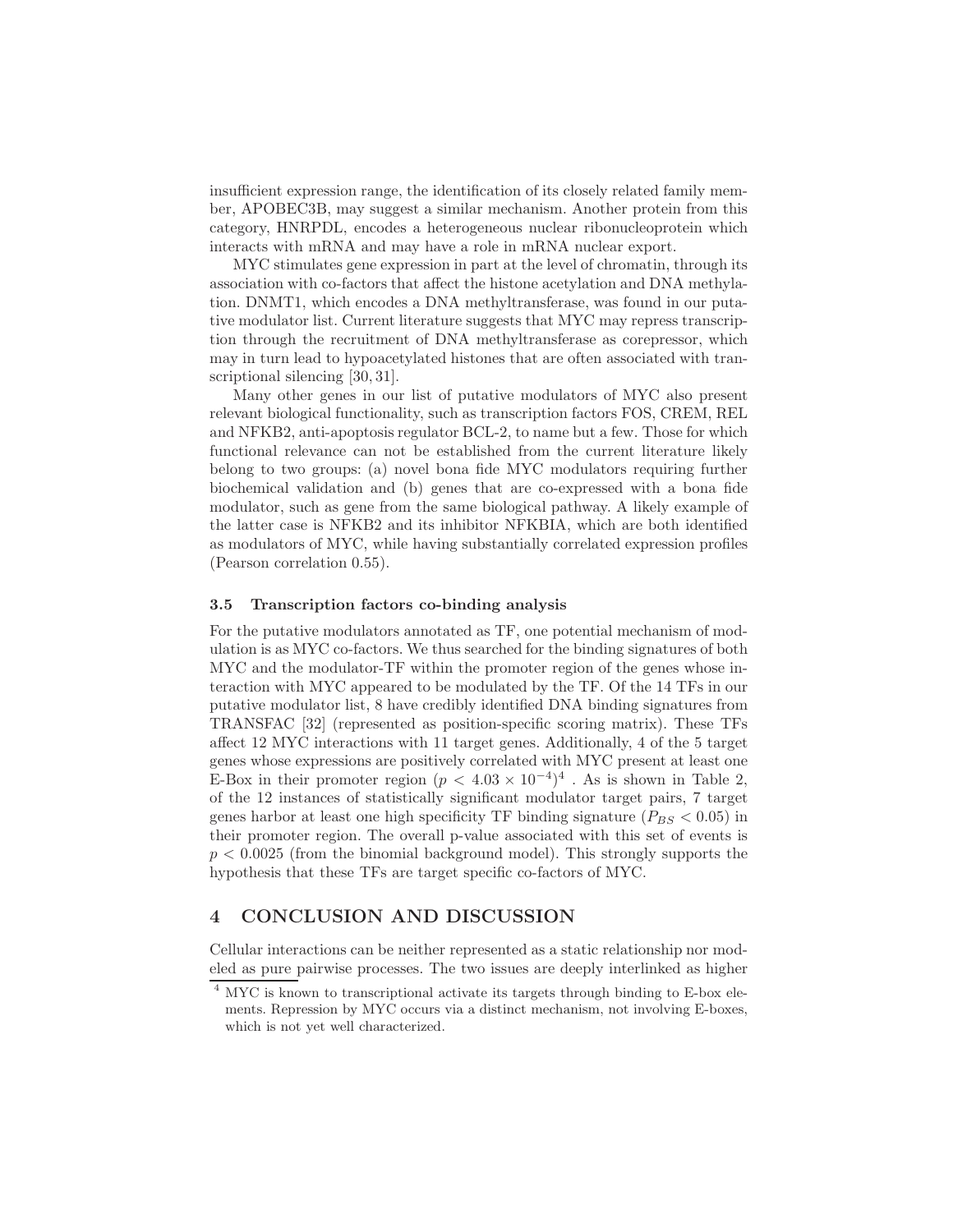Table 2: Promoter analysis of the MYC target genes affected by TF-modulators. Binding signatures of 8 of the 14 TFs in the putative modulator list were obtained through TRANSFAC. Promoter sequences of the target genes (2Kb upstream and 2Kb downstream of the transcription initiation site) were retrieved from the UCSC Golden Path database [33] and masked for repetitive elements. Statistical significance is assessed by considering a null score distribution computed from random sequences using an order-2 Markov model learned from the actual promoter sequences, where  $P_{BS}$  is calculated as the probability of finding at least one binding site per 1Kb sequence under the null hypothesis. We used a significance threshold of 0.05; findings below this threshold are shown in red.

|                    | Modulator Binding Signature MYC targets |                   | $P_{BS}$           |
|--------------------|-----------------------------------------|-------------------|--------------------|
| CUTL1              |                                         | <b>NP</b>         | 0.032              |
| <b>CREM</b>        |                                         | PRKDC             | 0.041              |
|                    |                                         | TLE4              | 0.030              |
| BHLHB <sub>2</sub> | Cac tg                                  | MLL               | 0.039              |
|                    |                                         | IL4R              | 0.140              |
|                    | <u>ctatttatag</u>                       | KLF12             | 0.391              |
| MEF2B              |                                         | CR2               | 0.326              |
|                    |                                         | <b>CYBB</b>       | 0.045              |
| <b>FOS</b>         |                                         | ZNF259            | 0.049              |
| <b>REL</b>         |                                         | <b>KEL</b>        | 0.125              |
| E2F5               |                                         | IL <sub>4</sub> R | 0.870              |
| NFKB2              |                                         | FOXK2             | $\overline{0.041}$ |

order interactions are responsible for the rewiring of the cellular network in a context dependent fashion. For transcriptional interactions, one can imagine a transistor-like model, in which the ability of a TF to activate or repress the expression of its target genes is modulated, possibly in a target-specific way, by one or more signaling proteins or co-factors. Such post-transcriptional and posttranslational conditional interactions are necessary to create complex rather than purely reactive cellular behavior and should be abundant in biological systems.

Unfortunately, most post-translational interactions (e.g., phosphorylation or complex formation) do not affect the mRNA concentration of the associated proteins. As a result, they are invisible to na¨ıve co-expression analysis methods. However, proteins that are involved in post-translational regulation may be themselves transcriptionally regulated. At steady state, the concentration of such post-translationally modified proteins and complexes can then be expressed as a function of some mRNA expressions, albeit in a non-obvious, conditional fashion. With this in mind, we show that conditional analysis of pairwise statistical dependencies between mRNAs can effectively reveal a variety of transient interactions, as well as their post-transcriptional and post-translational regulations.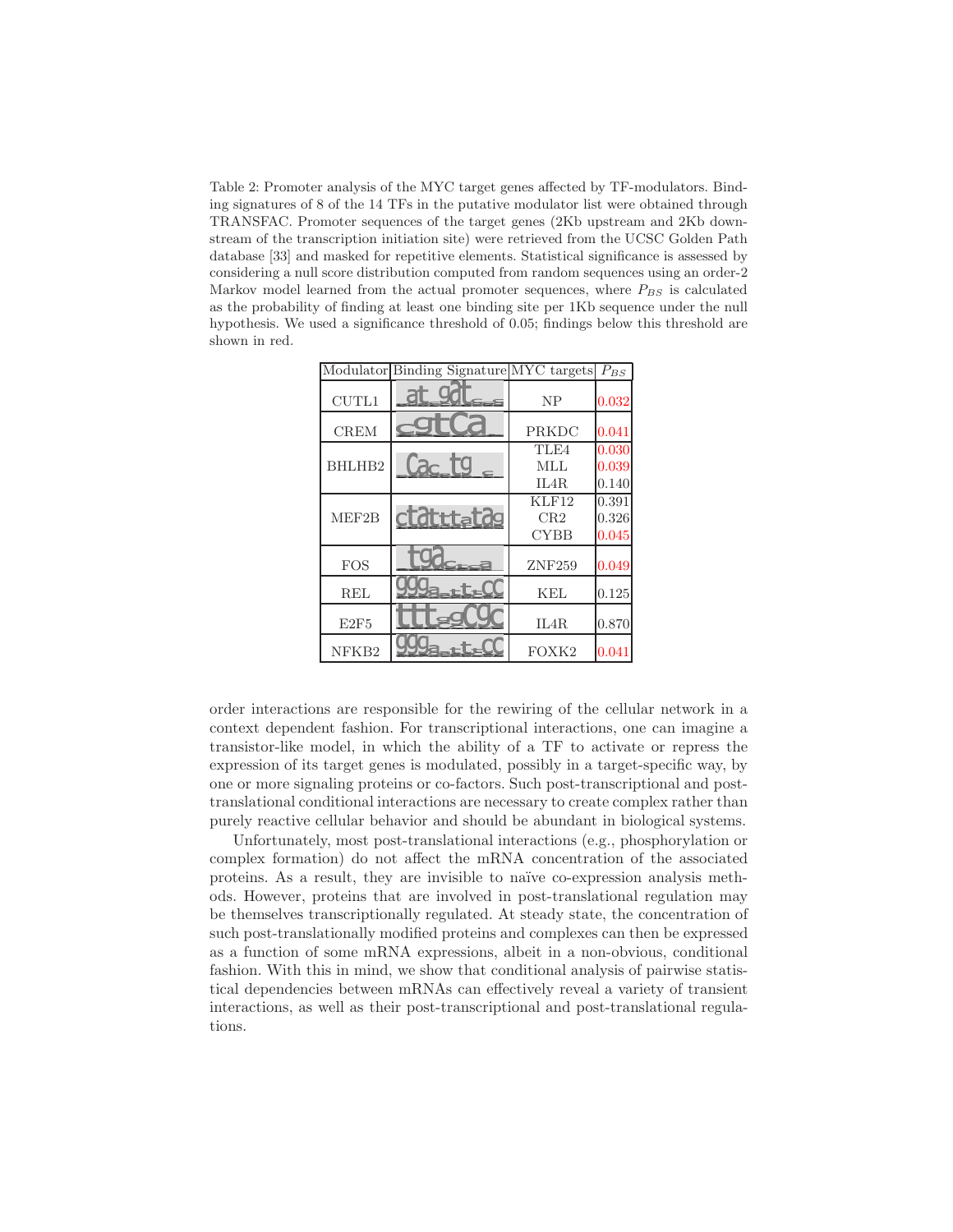In this paper, we restrict our search to genes that affect the ability of a given TF to transcriptionally activate or repress its target(s). While the identification of the targets of a transcription factor is a rather transited area, the identification of upstream modulators is essentially unaddressed at the computational level, especially in a TF-target interaction specific way. Experimentally, it constitutes an extremely complex endeavor that is not yet amenable to high-throughput approaches. For instance, while hundreds of MYC targets are known, only a handful of genes have been identified that are capable of modifying MYC's ability to activate or repress its targets. Even fewer of these are target specific.

We show that such modulator genes can be accurately and efficiently identified from a set of candidates using a conditional MI difference metric. One novelty of our approach is that it requires no a-priori selection of the modulator genes based on certain functional criteria: the candidate modulators include all genes on the microarray that have sufficient dynamic range and no significant MI with the TF gene. The first requirement can be actually lifted without affecting the method other than making it more computationally intensive and requiring more stringent statistical tests (as the number of tested hypotheses would obviously increases). This is because conditioning on a gene with an expression range comparable to the noise is equivalent to random sub-sampling of the expression profiles, an event that will be filtered out by our statistical test.

Another critical element of our method is the phenotypic heterogeneity of the expression profiles. This ensures that no sufficiently large subset of the expression profiles can be obtained without sampling from a large number of distinct phenotypes, including both normal and malignant cells. In fact, the average number of distinct cellular phenotypes in any subset of gene expression profiles used in the analysis is about 20, with no subset containing fewer than 13. Thus, the modulators identified in this paper are not associated with a specific cellular phenotype.

To derive a null model for estimating the significance of individual conditional mutual information differences,  $\Delta I$ , we investigated the statistics of  $\Delta I$ as a function of the unconditional mutual information I. Other models, such as dependence of  $\Delta I$  on  $I^+$  or  $I^-$ , were also investigated, but they proved to be less informative. It is possible that a more accurate null model may be learned by studying the variation of  $\Delta I$  as a function of both I and either  $I^+$  or  $I^-$ . For example, this may answer questions such as: given measured values of I and  $I^-$ , what is the probability of seeing a specific difference in  $\Delta I$ ? While this may provide finer-grained estimates of the statistical significance, this also would dramatically increases the number of Monte Carlo samples necessary for achieving a reasonable numerical precision, which would prohibit the actual deployment of the strategy.

Method limitations follow broadly into three categories: (a) The computational deconvolution of molecular interaction is still manifestly inaccurate. This has obvious effects on the discovery of interaction-specific modulators, i.e. we may identify modulators of "functional" rather than physical interactions. (b) The method cannot dissect modulators that are constitutively expressed (house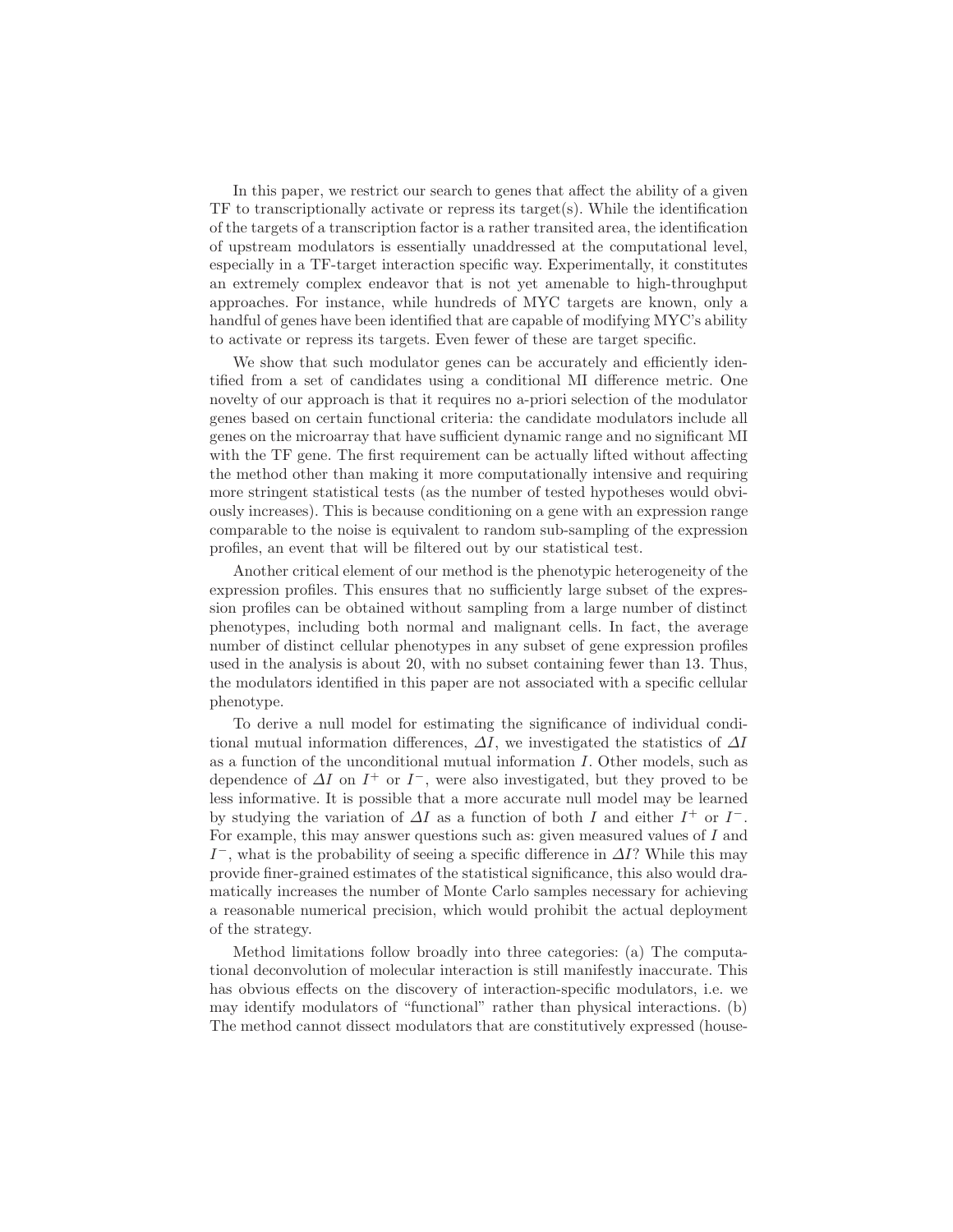keeping genes) and activated only at the post-translational level (e.g., the p53 tumor suppressor gene), nor modulators that are expressed at very low concentrations. However, in both cases a gene upstream of the most direct modulator may be identified in its place. For instance, JNK is a known modulator of MYC activity, which is weakly expressed in human B cells and, therefore it is not even included in the initial candidate modulator list. However, MAP4K4, which is upstream of JNK in the signaling cascade, is identified as a MYC modulator in its place. (c) The method cannot disambiguate true modulators from those co-expressed with them.

Techniques to deal with all these drawbacks are currently being investigated. However, we believe that, even in its current state, our approach presents a substantial advancement in the field of reverse engineering of complex cellular networks.

## 5 SUPPLEMENTARY MATERIAL

Supplementary Materials are available at: http://www.dbmi.columbia.edu/ ~kaw7002/recomb06/supplement.html.

# 6 ACKNOWLEDGEMENT

We thank R. Dalla-Favera, K. Basso and U. Klein for sharing the B Cell gene expression profile dataset and helpful discussions.

## References

- 1. Friedman, N. Inferring cellular networks using probabilistic graphical models. Science 303 (2004) 799–805.
- 2. Gardner, T. S. and di Bernardo, D. and Lorenz, D., Collins, J. J.: Inferring genetic networks and identifying compound mode of action via expression profiling. Science 301 (2003) 102–105.
- 3. Elkon, R., Linhart, C., Sharan R., Shamir, R., Shiloh, Y.: Genome-Wide In Silico Identification of Transcriptional Regulators Controlling the Cell Cycle in Human Cells. Genome Res. 13 (2003) 773–780.
- 4. Stuart, J. M., Segal, E., Koller, D., Kim, S. K.: A gene-coexpression network for global discovery of conserved genetic modules. Science 302 (2003) 249–55.
- 5. Basso, K., Margolin, A. A., Stolovitzky, G., Klein, U., Dalla-Favera, R., Califano, A: Reverse engineering of regulatory networks in human B cells. Nat. Gen. 37 (2005) 382–390.
- 6. Zeitlinger, J., Simon, I., Harbison, C. T., Hannett, N. M., Volkert, T. L., Fink, G. R., Young, R. A.: Program-Specific Distribution of a Transcription Factor Dependent on Partner Transcription Factor and MAPK Signaling. Cell 113 (2003) 395–404.
- 7. Luscombe, N. M., Babu, M. M., Yu, H., Snyder, M., Teichmann, S. A., Gerstein, M.: Genomic analysis of regulatory network dynamics reveals large topological changes. Nature 431 (2004) 308–12.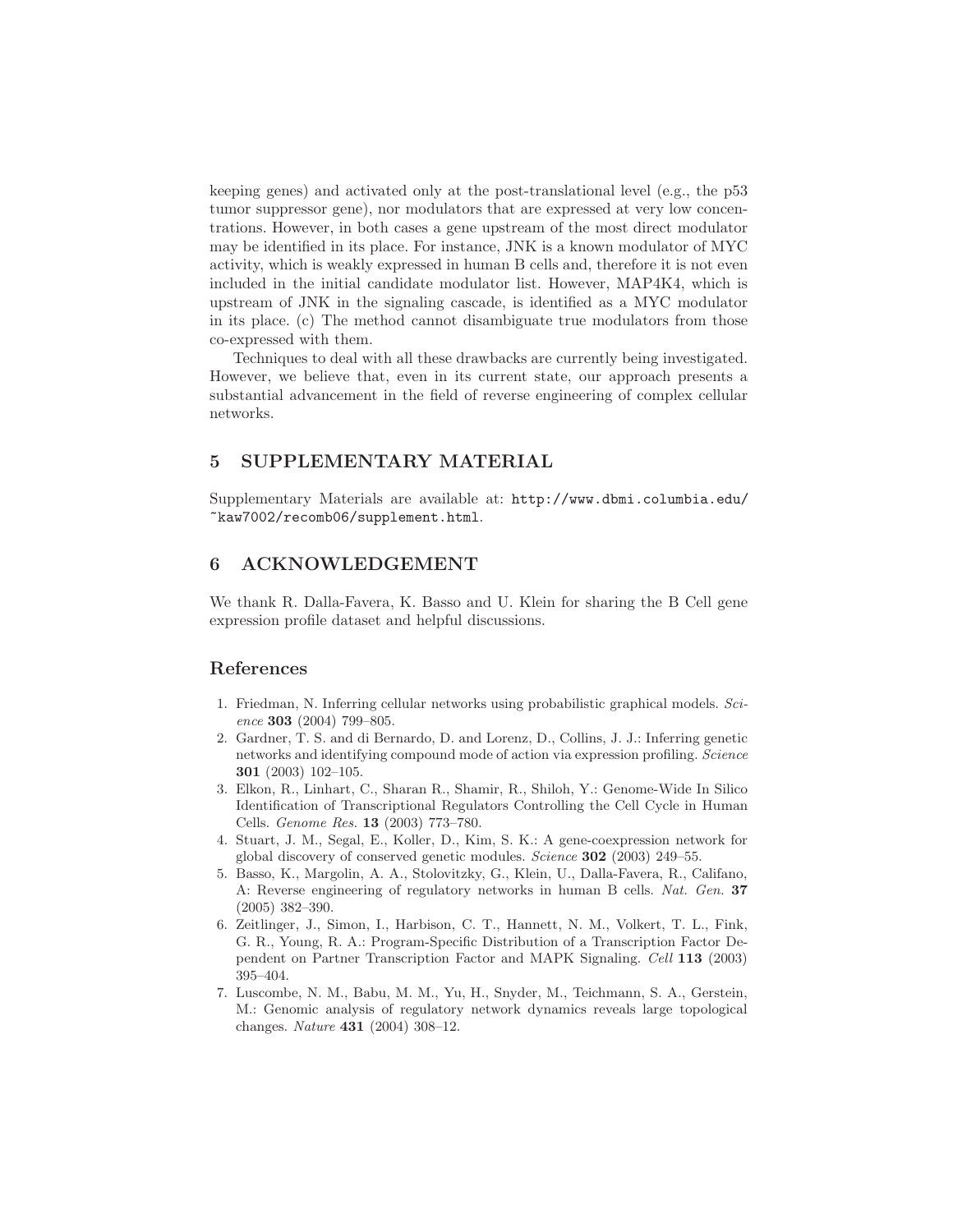- 8. Segal, E., Shapira, M., Regev, A., Pe'er, D., Botstein, D., Koller, D., Friedman, N.: Module networks: identifying regulatory modules and their condition-specific regulators from expression data. Nat. Gen. 34 (2003) 166–176.
- 9. de Lichtenberg, U., Jensen, L. J., Brunak, S., Bork, P.: Dynamic Complex Formation During the Yeast Cell Cycle. Science 307 (2005) 724-727.
- 10. Pe'er, D., Regev, A., Tanay, A.: Minreg: Inferring an active regulator set. Bioinformatics 18 (2002) S258–S267.
- 11. Margolin, A., Nemenman, I., Basso, K., Klein, U., Wiggins, C., Stolovitzky, G., Dalla-Favera, R., Califano, A.: ARACNE: An algorithm for reconstruction of genetic networks in a mammalian cellular context. BMC Bioinformatics (2006). In press. (manuscript available online at http://arxiv.org/abs/q-bio. MN/0410037).
- 12. Nemenman, I.: Information theory, multivariate dependence, and genetic network inference KITP, UCSB, NSF-KITP-04-54, Santa Barbara, CA (2004) (manuscript available online at http://arxiv.org/abs/q-bio/0406015).
- 13. Butte, A. J., Kohane, I. S.: Mutual information relevance networks: functional genomic clustering using pairwise entropy measurements. Pac. Symp. Biocomput. (2000) 418–29.
- 14. Friedman, N., Linial, M., Nachman, I., Pe'er, D.: Using Bayesian networks to analyze expression data. J. Comp. Biol. 7 (2000) 601–620.
- 15. Mendes, P.: Biochemistry by numbers: simulation of biochemical pathways with Gepasi 3. Trends Biochem. Sci. 22 (1997) 361–363.
- 16. Ashburner, M. et al.: Gene Ontology: tool for the unification of biology. Nat. Gen. 25 (2000) 1061–4036.
- 17. Sears, R., Nuckolls, F., Haura, E., Taya, Y., Tamai, K., Nevins, J. R.: Multiple Ras-dependent phosphorylation pathways regulate Myc protein stability. Genes Dev. 14 (2000) 2501–2514.
- 18. Patel, J. H. et al.: The c-MYC Oncoprotein Is a Substrate of the Acetyltransferases hGCN5/PCAF and TIP60. Mol. Cell. Biol. 24 (2004) 10826–10834.
- 19. Levens, D. L.: Reconstructing MYC. Genes Dev. 17 (2003) 1071–1077.
- 20. Amati, B., Brooks, M. W., Levy, N., Littlewood, T. D., Evan, G. I., Land, H: Oncogenic activity of the c-Myc protein requires dimerization with Max. Cell 72 (1993) 233–245.
- 21. Peukert, K. et al.: An alternative pathway for gene regulation by Myc. EMBO J. 16 (1977) 5672–5686.
- 22. Luscher, B., Kuenzel, E. A., Krebs, E. G., Eisenman, R. N.: Myc oncoproteins are phosphorylated by casein kinase II. EMBO J. 8 (1989) 1111–1119.
- 23. Bousset, K., Henriksson, M., Luscher-Firzlaff, J. M., Litchfield, D. W., Luscher, B: Identification of casein kinase II phosphorylation sites in Max: effects on DNAbinding kinetics of Max homo- and Myc/Max heterodimers. Oncogene 8 (1993) 3211–3220.
- 24. Noguchi, K. et al.: Regulation of c-Myc through Phosphorylation at Ser-62 and Ser-71 by c-Jun N-Terminal Kinase. J. Biol. Chem. 274 (1999) 32580–32587.
- 25. Gregory, M. A., Qi, Y., Hann, S. R.: Phosphorylation by glycogen synthase kinase-3 controls c-myc proteolysis and subnuclear localization. J. Biol. Chem. 278 (2003) 51606–51612
- 26. Niiro, H., Clark, E. A.: Regulation of B-cell fate by antigen-receptor signals. Nat. Rev. Immun. 2 (2002) 945–956.
- 27. Machida, N. et al.: Mitogen-activated Protein Kinase Kinase Kinase Kinase 4 as a Putative Effector of Rap2 to Activate the c-Jun N-terminal Kinase. J. Biol. Chem. 279 (2004) 15711–15714.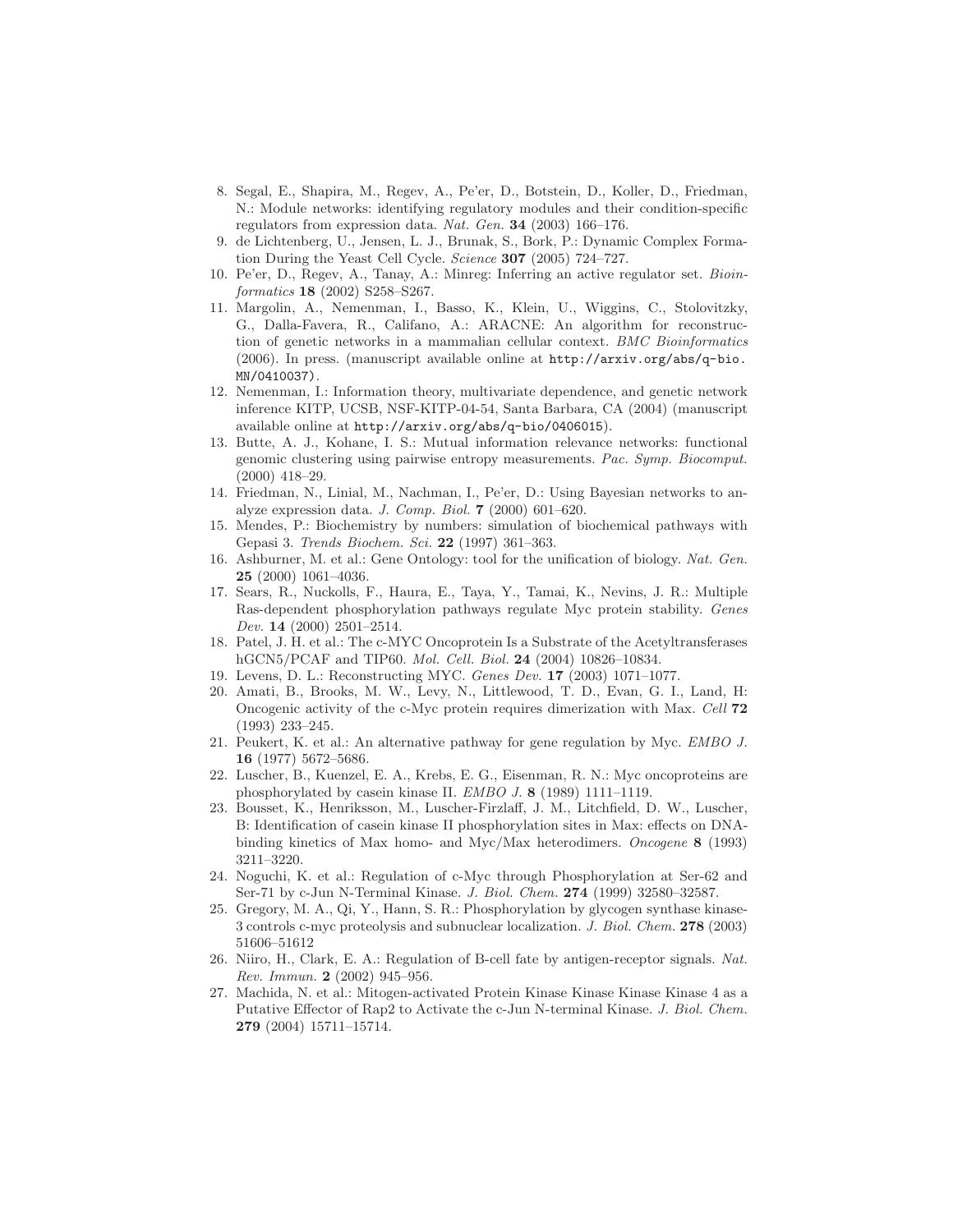- 28. Salghetti, S. E., Kim, S. Y., Tansey, W. P.: Destruction of Myc by ubiquitinmediated proteolysis: cancer-associated and transforming mutations stabilize Myc. EMBO J. 18 (1999) 717–726.
- 29. Anant, S., Davidson, N. O.: An AU-Rich Sequence Element (UUUN[A/U]U) Downstream of the Edited C in Apolipoprotein B mRNA Is a High-Affinity Binding Site for Apobec-1: Binding of Apobec-1 to This Motif in the 3' Untranslated Region of c-myc Increases mRNA Stability. Mol. Cell. Biol. 20 (2000) 1982–1992.
- 30. Brenner, C. et al.: Myc represses transcription through recruitment of DNA methyltransferase corepressor. EMBO J. 24 (2005) 336–346.
- 31. Robertson, K. D. et al. DNMT1 forms a complex with Rb, E2F1 and HDAC1 and represses transcription from E2F-responsive promoters. Nat. Gen. 25 (2000) 338–342.
- 32. Wingender, E. et al.: The TRANSFAC system on gene expression regulation. Nucl. Acids Res. 29 (2001) 281–283.
- 33. Karolchik, D. et al.: The UCSC Genome Browser Database. Nucl. Acids Res. 31 (2003) 51–54.